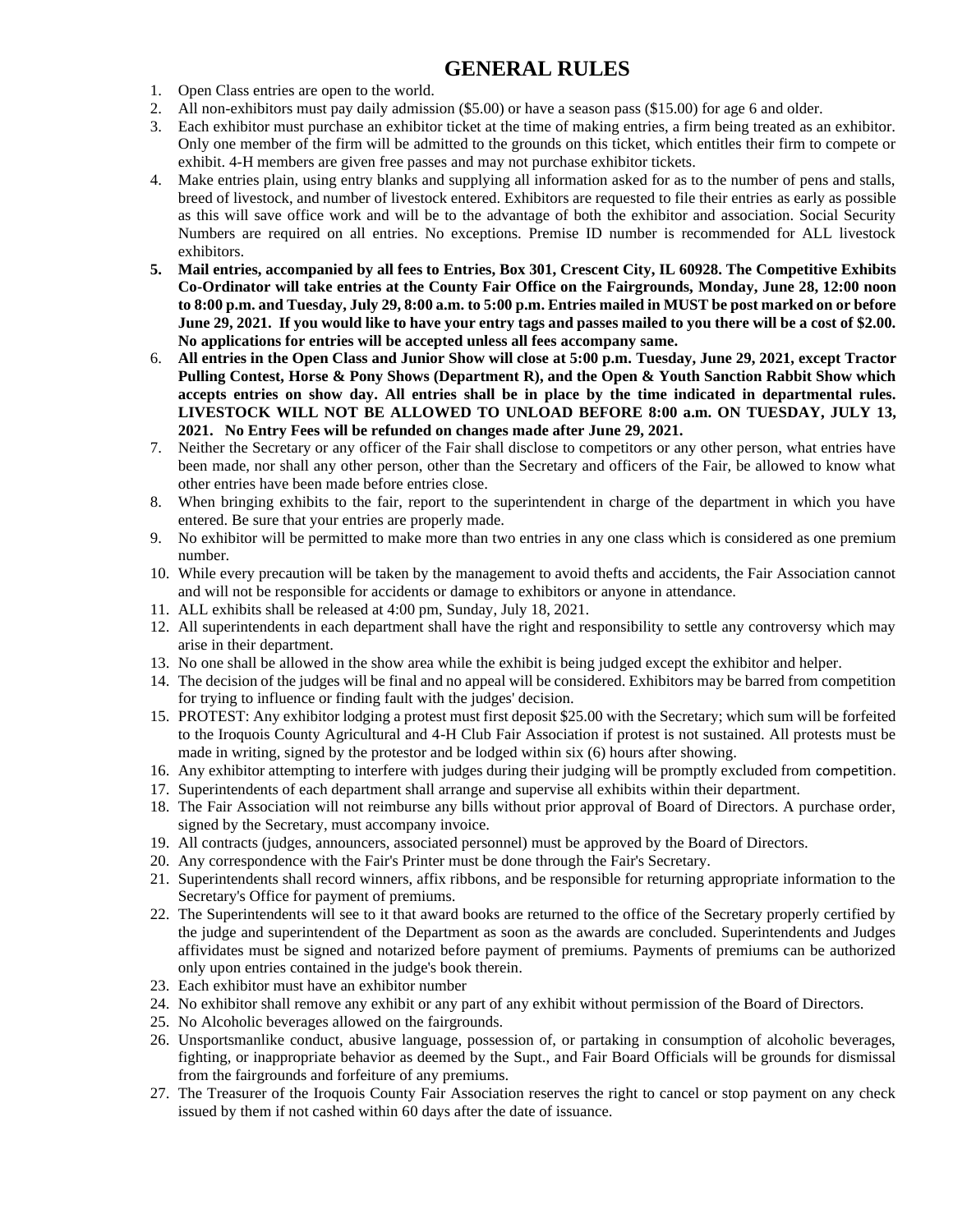- 28. All premiums will be paid in full, if receipts warrant it, on or before October 1 following the closing of the fair. Premiums will not be paid for any event not held.
- 29. No dogs will be allowed on the fairgrounds with the exception of the 4-H Dog Show and those must be on a leash.
- 30. A charge of \$40.00 will be made for all checks NSF.
- 31. All bleacher and grandstand seating is available at a first come, first served basis.
- 32. In no case shall the Iroquois County Fair or any of its officers or directors be held responsible in damages for any loss, damage injury, or disability by disease or from the theft of from any other cause to such property, or to any person coming upon said fairgrounds, while said person or property are on the Iroquois County Fairgrounds.
- 33. The Iroquois County Fair Association hereby refuses to assume responsibility for the safety as bailee or otherwise, of any property brought upon said fairgrounds—said property being brought upon and kept upon said grounds at the owner's risk.
- 34. The Iroquois County Fair intends to award all prizes and premiums listed within the premium book.
- 35. Payments for premiums are based on the continued funding from the Illinois Department of Agriculture's premium fund for agricultural fairs. The Iroquois County Fair reserves the right to amend premiums and prizes based upon support from this fund.
- 36. The Iroquois County Agricultural & 4-H Fair Association refuses to assume responsibility for injuries to the person of any exhibitor or their officers and employees or to any person or property shall be asserted or suit instituted or maintained against the Iroquois County Fair, its officers, agents, representatives or contractual representatives form said cause by any person having license or privilege to exhibit on the fairgrounds or occupying any space thereon, and it is part of the consideration for such license or privilege that such claims for damages are specifically waived.
- 37. All youth exhibitors that exhibit in the Open Class Building must have separate exhibits for each show.

#### **CAMP GROUNDS**

- 44. Any camper not complying with written camper rules may be banned from camping for a period of one year at which time each case will be considered by the Board of Directors for readmission. Any vehicles caught parking on the road in the camping area will nullify your permit for the next year.
- 45. NO livestock trucks and trailers will be allowed to be parked in campground area.

#### **CONCESSION & OFF SEASON EVENT REGULATIONS**

- 46. All concessions and concessionaires on the grounds must comply with the sanitary regulations as required by the Illinois and Iroquois County Health Departments.
- 47. The Iroquois County Fair Board reserves the right to cancel any contract, if in its judgment, the business or exhibition carried on by the concessionaire, or the manner of conducting the same, is objectionable or not at represented at the time of making contract, and to have the property of the concessionaire removed from the grounds, and all payments previously make under the contract shall then be forfeited. The concessionaire shall bear the cost of any removal or storage fees. After 60 days, all property shall be considered abandoned and become the sole property of the Iroquois County Agricultural & 4-H Club Association, (herein after, referred to as Iroquois County Fair).
- 48. All food concessions are required to have their own insurance coverage and must produce a certificate of insurance to the fair office prior to the opening of the fair.
- 49. Payments for space and utilities must be made prior to leaving the fairgrounds.
- 50. Each concessionaire is expected to deal honestly and fairly with the public, and any attempt at fraud or misrepresentation will be considered sufficient cause for revoking the privilege.
- 51. Concessionaires and exhibitors will be required to keep their places neat and clean and must remove all litter from within and surrounding their allotted space. They must be operated to comply with Illinois Laws on gaming and pure food laws.
- 52. Roving concessions or unauthorized vendors will be escorted from the fairgrounds by Law Enforcement.

#### **GENERAL LIVESTOCK RULES**

- 53. ANYONE entering livestock in the Open Class or Junior Show must pay stall or pen rent.
- 54. All pens must have name cards which can be secured from the superintendent for State Inspector information.
- 55. All animals must be exhibited in such places and at such times as the superintendent in charge shall direct. The owner of such animals must have the same in readiness for examination and exhibition at the time set to avoid delay. This rule must be strictly obeyed.
- 56. Superintendent and Assistants will determine breed at scales if there is a question. No class changes will be allowed after entry closing date.
- 57. NO livestock trucks and trailers will be allowed to be parked in campground area.
- 58. If three breeders do not exhibit 10 or more animals in a particular breed, then the classes within that breed will be combined the following year, or in any other department if entries deem insufficient to warrant a class, then that class will be either dropped or combined with another category.
- 59. Livestock exhibitors desiring to use a portable generator during the fair must meet the rules set forth by the State Fire Marshall and the Iroquois Co. Fair Board. No generators will be permitted without first registering it with the fair secretary and securing a permit. Only 1 fan per 3 animals allowed.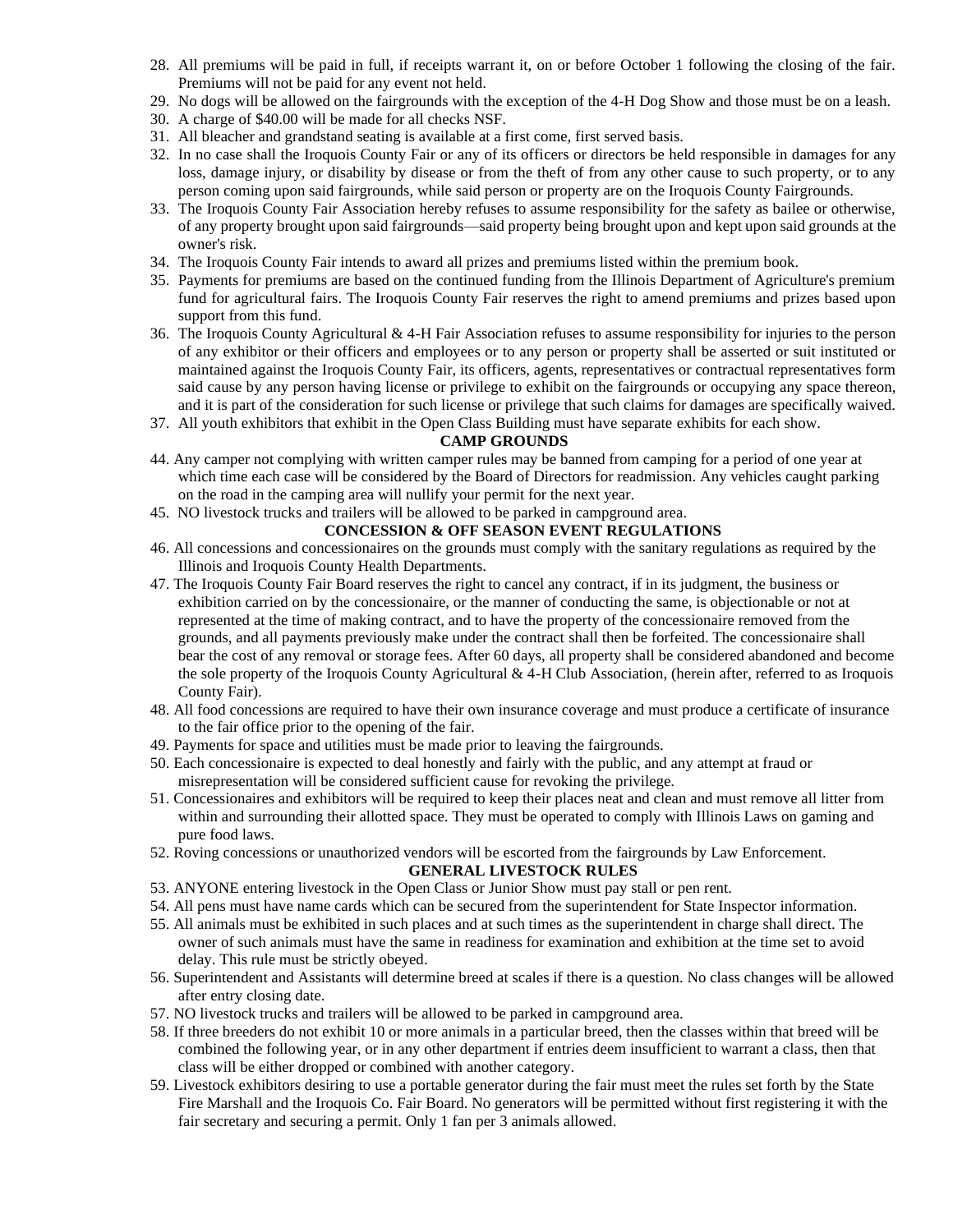- 60. All animals shown if Junior Shows (i.e. individual, herd or flock classes) shown in the Junior Shows must be the property of the boys or girls showing them. If the same animals are shown in both the open classes and Junior Show, they shall be shown under the same exhibitor's name (for example the father is not permitted to show an animal in the open class and the son or daughter show it in the Junior Show.
- 61. All livestock must be on the fairgrounds from 3:00 p.m. Tuesday until 4:00 pm on Sunday. NO EARLY RELEASES WILL BE ALLOWED in accordance with state rule (se Sections 260.50a) and 260.55a5) & C-Part 260 Fair Operation Under the Agricultural Fair Act.
- 62. Exhibits and livestock are required to be in place for exhibition on the fair grounds for a minimum of three days, except for exhibits and livestock, in 4-H club shows, junior shows, one-day shows and in Departments C, E, Q, R, S, T, V, and Z. The County Fair Board may require specified exhibits and livestock to stay beyond the minimum 72-hour exhibition time. The number of days the exhibition or livestock must be on the fairgrounds for exhibition shall be indicated in the Premium Book. If recommended by the county Fair's veterinarian and approved by fair management, early dismissal of livestock may be granted for the following reasons: disease outbreak, severe hot weather, or other existing conditions which may result in the death of livestock. The Bureau may also grant early dismissal of livestock and other exhibits in emergency situations upon recommendation of fair management in the case where facilities have been lost due to fire, wind, or heavy rain damage to tents and barns, or loss of electrical power, or if facilities cannot accommodate livestock due to space limitations.
- 63. Early release to go to another fair is NOT allowed NOR is the superintendent allowed to release early. Premiums will be in jeopardy if these rules are not adhered to.
- 64. Registration papers for ALL purebred animals must be available for inspection or premiums will be withheld.
- 65. Any exhibitor washing an animal in an inappropriate spot other than a wash rack will forfeit all their premiums.
- 66. Livestock Premises Identification number will be recommended for exhibition at the 2021 county, state, 4-H, and FFA fairs in Illinois.
- 67. ALL LIVESTOCK TRAILERS MUST BE REMOVED FROM THE FAIRGROUNDS AFTER UNLOADING BY4:00 pm TUESDAY TO FREE UP PARKING.

# PREMISES REGISTRATION ENCOURAGED

Premises Registration is encouraged to exhibit livestock (beef, dairy, horses, swine, sheep, goats, poultry, and rabbits) at the Illinois county fairs/State Fair.

Registering a premise involves obtaining a seven-character alpha-numeric "identifier" for the farm, ranch, veterinary clinic, or other site where livestock or fowl are handled, housed, managed, or processed.

Choosing to register your premises puts you on the frontline of controlling and preventing the spread of animal disease. A disease outbreak cannot be predicted, but it can impact every segment of animal agriculture. Participation ensures that you have the information you need when you need it most to protect your animals and your investment.

If an exhibitor wants to register their animals, an application form can be found on-line at www.agr.state.il.us/premiseid. Exhibitors who register on-line will receive a premises registration number immediately. An application can also be obtained by calling 866/299-9256. If completing an application and returning by mail, it may take up to 4 weeks to receive the number.

### **NATIONAL CODE OF SHOW RING ETHICS**

- 1. Developed by International Association of Fairs and Expositions (IAFE)
- 2. Exhibitors of animals at livestock shows shall at all times deport themselves with honesty and good sportsmanship. Their conduct in this competitive environment shall always reflect the highest standards of honor and dignity to promote the advancement of agricultural education. This code applies to junior as well as open class exhibitors who compete in structured classes of competition. This code applies to all livestock offered in any event at a livestock show. In addition to the "IAFE National Code of Show Ring Ethics," fairs and livestock shows may have rules and regulations which they impose on the local, county, state, provincial & national levels.
- 3. All youth leaders working with junior exhibitors are under an affirmative responsibility to do more than avoid improper conduct or questionable acts. Their moral values must be so certain and positive that those younger and more pliable will be influenced by their fine example. Owners, exhibitors, fitters, trainers and absolutely responsible persons who violate the code of ethics will forfeit premiums, awards and auction proceeds and shall be prohibited from future exhibition in accordance with the rules adopted by the respective fairs and livestock shows. Exhibitors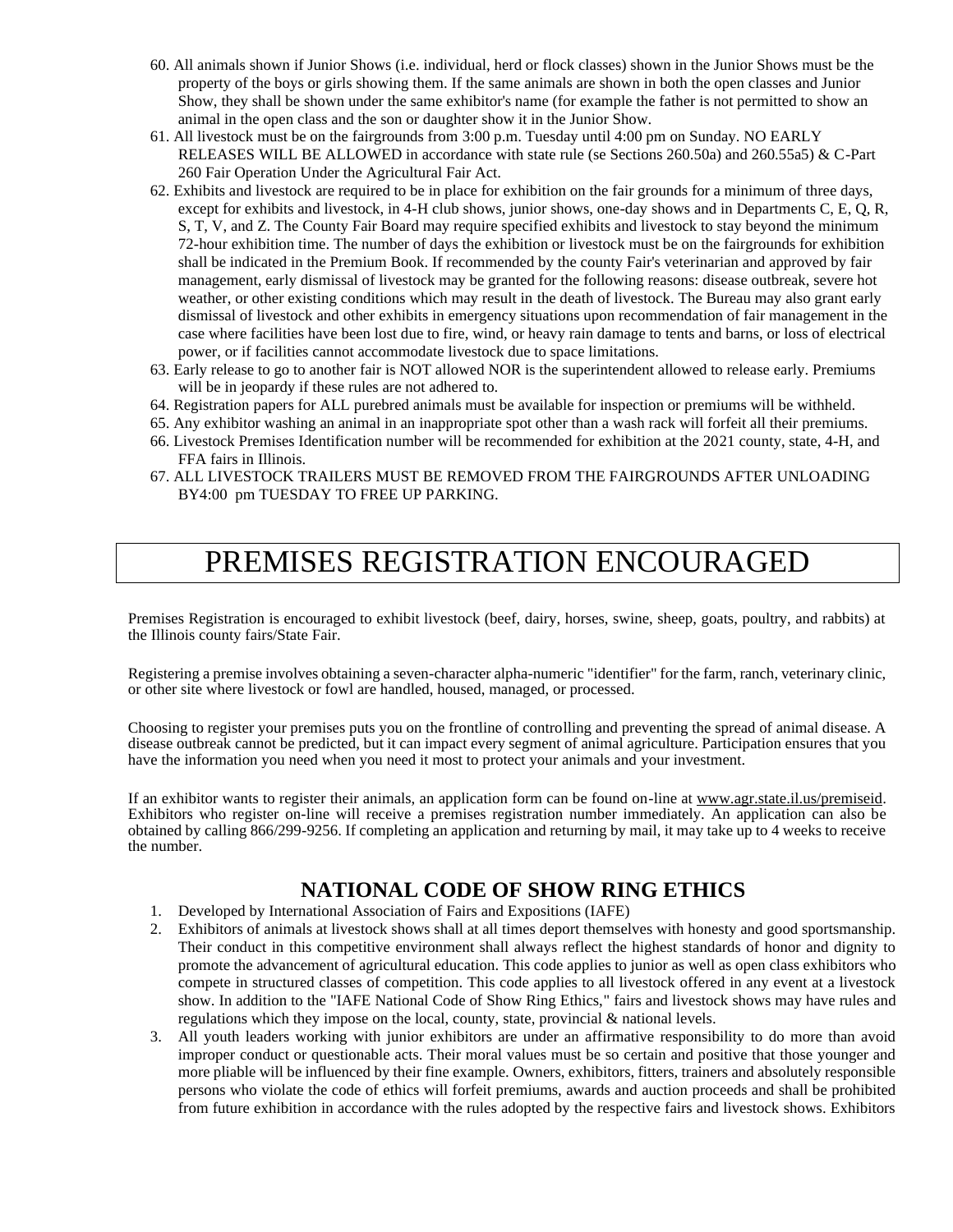who violate this code of ethics demean the integrity of all livestock exhibitors and should be prohibited from competition at all livestock shows in the United States and Canada.

- 4. The following is a list of guidelines for all exhibitors and all livestock in competitive events:
- 5. All exhibitors must present, upon request of fair and livestock show officials, proof of ownership, length of ownership and age of all animals entered. Misrepresentation of ownership, age, or any facts relating thereto is prohibited.
- 6. Owners, exhibitors, fitters, trainers or absolutely responsible persons shall provide animal health certificates from licensed veterinarians upon request by fair or livestock show officials.
- 7. Junior exhibitors are expected to care for and groom their animals while at fairs or livestock shows.
- 8. Animals shall be presented to show events where they will enter the food chain free of drugs. The act of entering an animal in a livestock show is the giving of consent by the owner, exhibitor, fitter, trainer and/or absolutely responsible person for show management to obtain any specimens of urine, saliva, blood, or other substances from the animal to be used in testing. Animals not entered in an event which culminates with the animal entering the food chain shall not be administered drugs other than in accordance with applicable federal, state and provincial statutes, regulations and rules. Livestock shall not be exhibited if the drugs administered in accordance with federal, state and provincial statutes, regulations and rules affect the animal's performance or appearance at the event.
- 9. If the laboratory report on the chemical analysis of saliva, urine, blood, or other sample taken from livestock indicates the presence of forbidden drugs or medication, this shall be prima facie evidence such substance has been administered to the animal either internally or externally. It is presumed that the sample of urine, saliva, blood, or other substance tested by the approved laboratory to which it is sent is the one taken from the animal in question, its integrity is preserved and all procedures of said collection and preservation, transfer to the laboratory and analysis of the sample are correct and accurate and the report received from the laboratory pertains to the sample taken from the animal in question and correctly reflects the condition of the animal at the time the sample was taken, with the burden on the owner, exhibitor, fitter, trainer, or absolutely responsible person to prove otherwise at any hearing in regard to the matter conducted by the fair or livestock show. At any time after an animal arrives on the fair or livestock show premises, all treatments involving the use of drugs and/or medications shall be administered by a licensed vet.
- 10. Any surgical procedure or injection of any foreign substance or drug or the external application of any substance (irritant, counterirritant, or similar substance) which could affect the animal's performance or alter its natural contour, confirmation, or appearance, except external applications of substances to the hoofs or horns of animals which affect appearance only and except for surgical procedures performed by a duly licensed veterinarian for the sole purpose of protecting the health of the animal, is prohibited.
- 11. The use of showing and/or handling practices or devices such as striking animals to cause swelling, using electrical contrivance, or other similar practices are not acceptable and are prohibited.
- 12. Direct criticism or interference with the judge, fair or livestock show management, other exhibitors, breed representatives, or show officials before, during, or after the competitive event is prohibited. In the furtherance of their official duty, all judges, fair and livestock show management, or other show officials shall be treated with courtesy, cooperation and respect and no person shall direct abusive or threatening conduct toward them.
- 13. No owner, exhibitor, fitter, trainer, or absolutely responsible person shall conspire with another person or persons to intentionally violate this code of ethics or knowingly contribute or cooperate with another person or persons either by affirmative action or inaction to violate this code of ethics. Violation of this rule shall subject such individual to disciplinary action.
- 14. The application of this code of ethics provides for absolute responsibility for an animal's condition by an owner, exhibitor, fitter, trainer, or participant whether or not he or she was actually instrumental in or had actual knowledge of the treatment of the animal in contravention of this code of ethics.
- 15. The act of entering an animal is the giving of consent by the owner, exhibitor, fitter, trainer, or absolutely responsible person to have any disciplinary action taken by the fair or livestock show against such individuals published in any publication of the International Association of Fairs and Expositions, including Fairs and Expositions and any special notices to members.
- 16. The act of entering an animal in a fair or livestock show is the giving of verification by the owner, exhibitor, fitter, trainer, or absolutely responsible person that he or she has read the "IAFE National Code of Show Ring Ethics" and understands the consequences of and penalties provided for actions prohibited by the code. It is further a consent that any action which contravenes these rules and is also in violation of federal, state, or provincial statutes, regulations, or rules may be released to appropriate law enforcement authorities with jurisdiction over such infractions.

# **2021 Exhibition Livestock Health Requirements**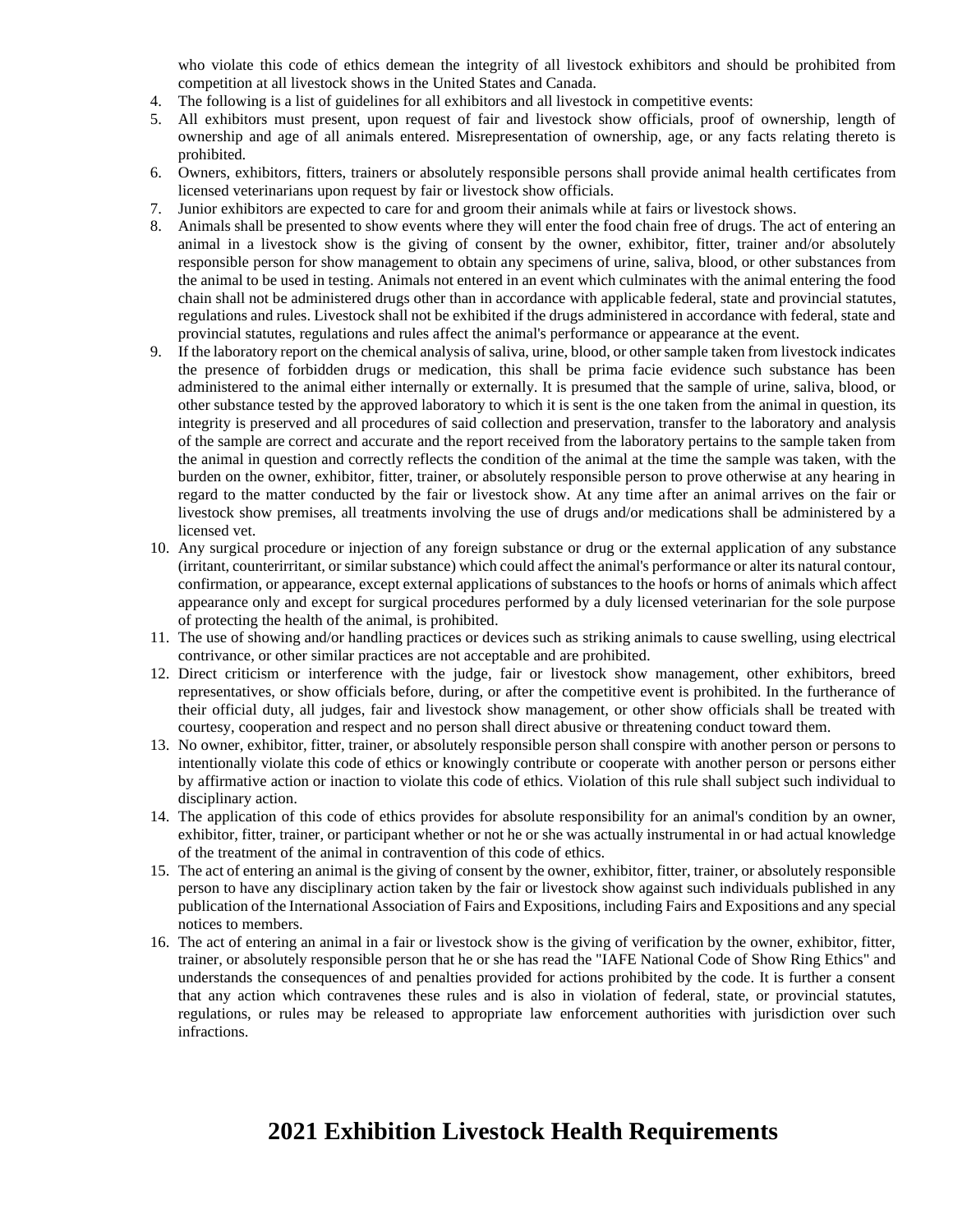**Illinois Department of Agriculture Bureau of Animal Health and Welfare State Fairgrounds P.O. Box 19281 Springfield, IL 62794-9281 Phone (217) 782-4944 County Fairs** 

#### **GENERAL REQUIREMENTS**

These Exhibition Health Requirements apply to all livestock present at the fair including those animals that are not entered in competitive events.

1. Exhibitors are required to familiarize themselves with all rules applicable to their exhibits.

2. All out-of-state animals shall require an entry permit. Entry permit numbers are available by calling the Illinois Department of Agriculture, Monday through Friday from 8:00 AM to 4:30 PM, at 217/782-

4944. Permits may also be obtained online at[: http://www.agr.state.il.us/AnimalHW/animalregistry/login.php](http://www.agr.state.il.us/AnimalHW/animalregistry/login.php)

3. All animals, except as noted, shall be accompanied by a Certificate of Veterinary Inspection (CVI) which shows that the animal meets all health requirements for the State of Illinois. CVI's shall be made available to Bureau of Animal Health Personnel on request.

4. CVI means a legible record made on an official form from the state of origin which has been issued, signed and dated by an accredited veterinarian and which shows the name and address of the animal's owner or exhibitor and the results of all required tests or vaccinations. A CVI shall list only one animal identification per line; shall be presented on the form on which it was initially issued; and shall not be corrected, changed or altered in any manner.

5. All animals shall be officially identified. The animal(s) official identification shall be recorded on the CVI.

6. If animals are from tuberculosis accredited, brucellosis certified, pseudorabies qualified, or brucellosis validated herds, the identifying herd number(s) along with the date of the last herd test(s) shall appear on the CVI.

6. CVI for out-of-state livestock shall be void thirty (30) days after issuance.

7. CVI for Illinois-origin livestock shall be void ninety (90) days after issuance.

8. All livestock shall be subject to examination upon entry to any Illinois fair or exhibition. Any animal showing evidence of infectious, contagious or communicable diseases shall be immediately withdrawn and held in quarantine at the owner's risk and expense until properly treated and recovered, or until the animal is released to return to the owner's premise.

9. Any livestock infected with scabies, mange, active lesions of ringworm, soremouth, or multiple warts which are easily visible without close examination shall not be permitted to exhibit and are subject to quarantine or removal from the fairgrounds.

10. Sheep and goats with caseous lymphadenitis as evidenced by draining abscesses shall not be exhibited and are subject to immediate quarantine or removal from the fairgrounds.

11. Illinois Department of Agriculture personnel or designee may collect blood, tissue, milk or urine samples from any animal being exhibited and/or raced at any Illinois fair to test for the presence of illegal drugs or banned substances. New examination techniques, such as ultrasound, may also be used at anytime while the animals are on the grounds of any Illinois fair or exhibit.

12. The Illinois Department of Agriculture or designee may collect urine, blood, tissue or other test samples from exhibition animals at the time of slaughter.

13. All exhibitors of animals at any Illinois fair or exhibition shall comply with the provisions of the Illinois Humane Care for Animals Act. If violations are observed, the animals(s) will be excused from exhibition and ordered removed from the grounds with all awards being forfeited.

14. Any practice or deviation from normal, accepted care, including physical, medical or mechanical application, shall constitute a violation of show rules and may result in the animal(s) disqualification and removal from the fairgrounds. 15. Any Illinois cattle, bison, 5ervidae or goats being exhibited in non-accredited free states must be isolated from the remainder of the herd/flock upon return to Illinois and retested for tuberculosis 60-120 days post-entry.

#### **CATTLE**

#### **Identification**

Individual identification of each animal shall be either a fully healed and legible tattoo, approved official ear tag, registration number (can only be used if the tattoo is recorded on the registration certificate or for breeds where pictures are acceptable), or individual brands, if brand is recorded on the registration certificate.

#### **Illinois Cattle**

1. Brucellosis

Illinois is a Bovine Brucellosis Class-Free State. Brucellosis testing is not required for Illinois cattle.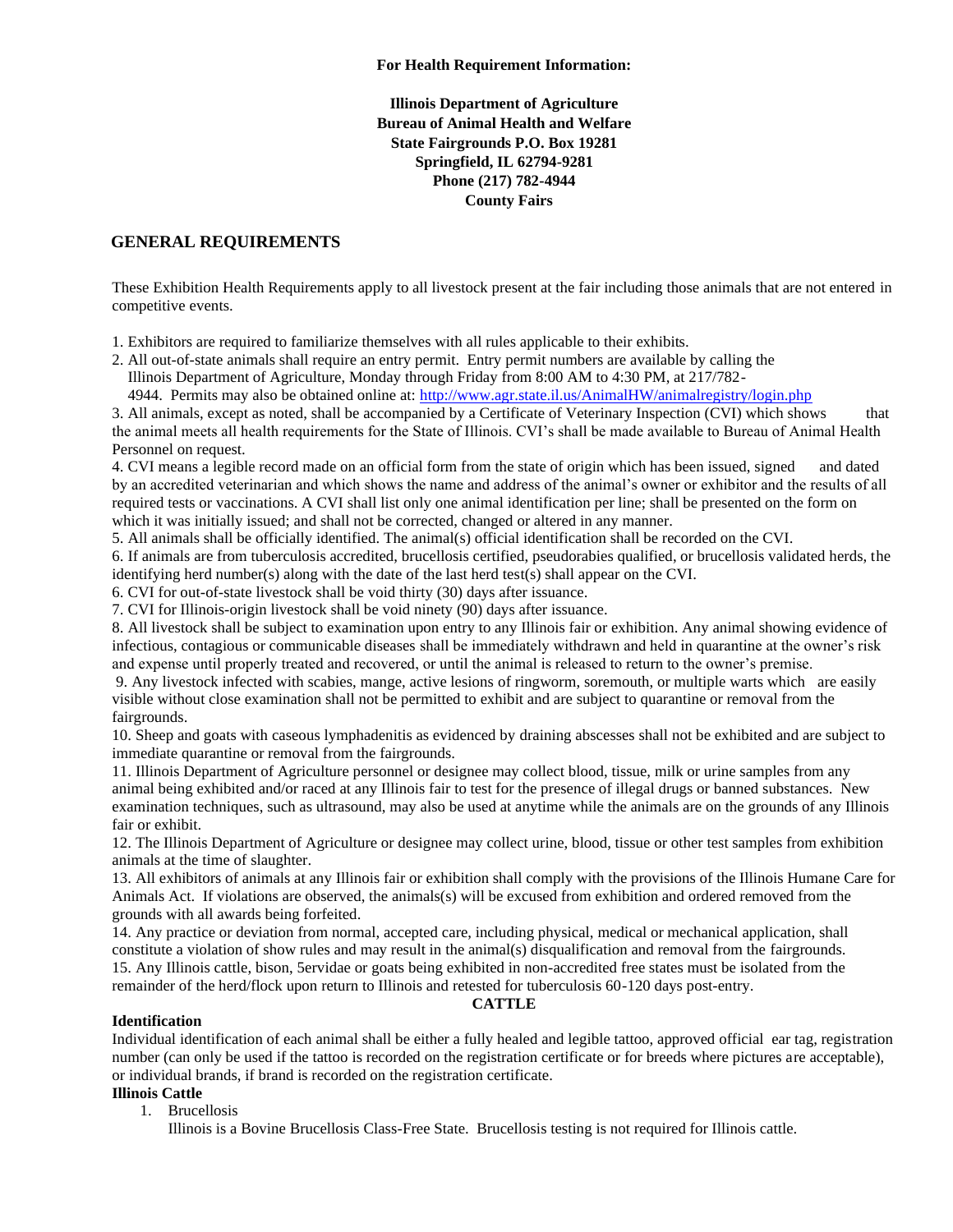2. Tuberculosis

Illinois is an Accredited Tuberculosis- Free State. Tuberculin testing is not required for Illinois cattle. Please note: Illinois calves under 6 months of age, and Illinois steers are not required to have a Certificate of Veterinary Inspection.

#### **Out-of-State-Cattle**

- 1. All out-of-state cattle are to be accompanied by an entry permit. Entry permit numbers are available by calling the Illinois Department of Agriculture, Monday through Friday from 8:00 AM to 4:30 PM, at 217/782-4944. Permits may also be obtained online at:<http://www.agr.state.il.us/AnimalHW/animalregistry/login.php>
- 2. Brucellosis
	- A. Female cattle six (6) months of age and older and bulls eighteen (18) months of age and older shall be negative to an official test for brucellosis within thirty (30) days prior to entry, unless exempt by one (1) of the following:
	- B. Originate directly from a certified brucellosis-free herd.
	- C. Official vaccinates of dairy breeds under twenty (20) months of age or official vaccinates of beef breeds under twenty-four (24) months of age.
	- D. Animal originated from a "Class Free" state (if entire state is so classified)
	- E. Steers and spayed heifers are not required to be tested for brucellosis.
	- F. The negative brucellosis test shall be conducted at a state or federal laboratory within 30 days prior to exhibition.
- 3. Tuberculosis
	- A. Accredited Tuberculosis Free States
	- B. No tuberculin test required. All cattle, including steers, originating from an Accredited Tuberculosis Free State, may enter Illinois for exhibition when accompanied by a CVI issued by an accredited veterinarian within 30 days.
	- C. Non-Accredited Tuberculosis Free Areas or States (Not TB Free)
	- D. Cattle must originate from a herd where a complete herd test was conducted within the past year.
	- E. The individual animals entering Illinois must be negative to an additional tuberculin test conducted within 30 days prior to exhibition.
	- F. Cattle that enter Illinois for exhibition and remain in Illinois (animal does not return to the state of origin within 30 days) must be isolated and retested for TB 60-120 days from the last official TB test date.

#### **SWINE**

#### **Illinois Swine**

1. Identification

Swine shall be identified by an official ear tag, tattoo or recognized breed ear notch. Ear notch identification is acceptable for all barrows, crossbred gilts and breeding swine. (Note: Ear notch identification of crossbred swine does not satisfy USDA identification requirements for interstate movement or official testing.)

- 2. Brucellosis Brucellosis testing is not required for Illinois swine.
- 3. Pseudorabies

Pseudorabies testing is not required for Illinois swine.

4. Out-of-State Swine

All out-of-state swine are to be accompanied by an entry permit. Entry permit numbers are available by calling the Illinois Department of Agriculture, Monday through Friday from 8:00 AM to 4:30 PM, at 217/782-4944. Permits may also be obtained online at:<http://www.agr.state.il.us/AnimalHW/animalregistry/login.php>

5. Identification Individually identified by an official ear tag, tattoo or recognized breed ear notch.

Ear notch identification is not acceptable for crossbred animals.

6. Brucellosis

Breeding swine 4 months of age and older shall be negative to an official test for brucellosis within 30 days prior to exhibition unless exempt by one (1) of the following:

Originate immediately and directly from a validated brucellosis-free herd.

Originate directly from a validated brucellosis-free state.

Swine brucellosis tests for exhibition shall be conducted at a state or federal laboratory.

7. Pseudorabies

Swine originating from a Pseudorabies Stage IV or V state are exempt from the pseudorabies testing requirement. Swine originating from a Pseudorabies Stage III state shall be negative to an official test for pseudorabies conducted within thirty (30) days prior to entry or originate immediately and directly from a qualified pseudorabies negative herd.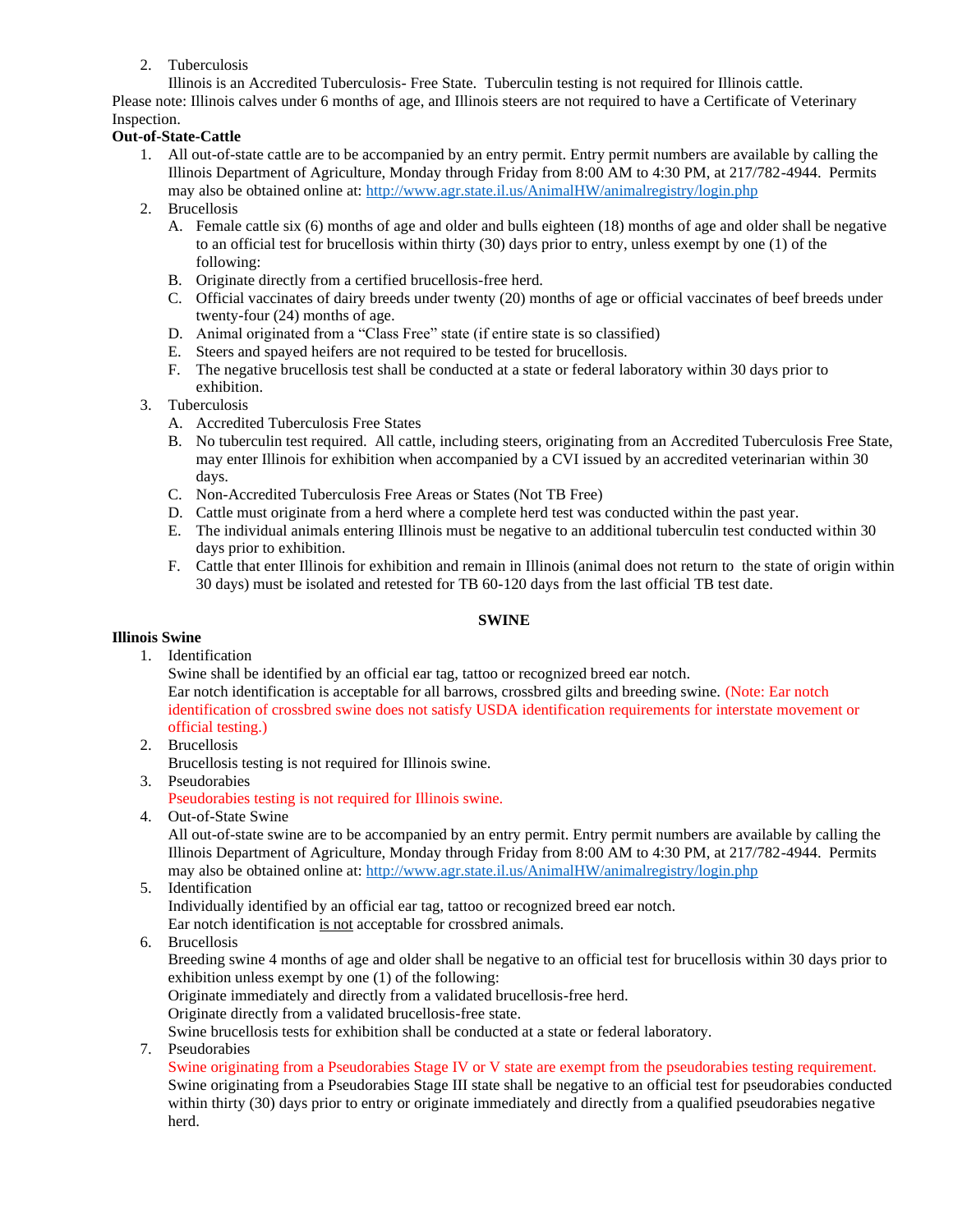Swine originating from a Pseudorabies Stage I or II state shall be negative to an official test for pseudorabies conducted within the 10 days prior to entry.

Barrows and females in market classes must meet the same requirements as breeding swine.

#### **SHEEP**

1. Identification

Individual identification of each animal shall be by an ear tattoo or official metal or plastic tag. A microchip ID is acceptable if the owner provides the reader.

Ear tattoos may be used when a registration certificate, listing the tattoo number, accompanies the animal.

When using ear tags, the tag must indicate the premises ID and state of origin. The tag number must be assigned by a state or APHIS representative and recorded in the Scrapie Record Database.

2. Market Lambs

All market lambs must be slick shorn (show ring ready) before weigh-in so that show lamb fungus can be identified. 3. Illinois Sheep

Sheep originating from a flock that has previously been classified as either an infected or source flock can be exhibited in Illinois upon the completion of an approved flock plan.

For any animal born after 1/1/2002, the CVI must include the flock of birth and the flock of origin, if different. 4. Out-of-State Sheep

All out-of-state sheep are to be accompanied by an entry permit. Entry permit numbers are available by calling the Illinois Department of Agriculture, Monday through Friday from 8:00 AM to 4:30 PM, at 217/782-4944. Permits may also be obtained online at:<http://www.agr.state.il.us/AnimalHW/animalregistry/login.php>

Sheep originating from a flock that has previously been classified as either an infected or source flock can be exhibited in Illinois upon the completion of an approved flock plan.

For any animal born after 1/1/2002, the CVI must include the flock of birth and the flock of origin, if different.

#### **GOATS**

1. Identification

Individual identification of each animal shall be by an ear tattoo or official metal or plastic tag. A microchip ID is acceptable if the owner provides the reader.

Tattoos may be used when a registration certificate, listing the tattoo number, accompanies the animal.

When using ear tags, the tag must indicate the premises ID and state of origin. The tag number must be assigned by a state or APHIS representative and recorded in the Scrapie Record Database.

Ears should be used for tattooing when possible. If there is no space in the ear, the flank or tail fold may be used.

2. Illinois Goats

Goats originating from a herd that has previously been classified as either an infected or source herd can be exhibited in Illinois upon the completion of an approved herd plan.

For any animal born after 1/1/2002, the CVI must include the flock of birth and the flock of origin, if different. 3. Out-of-State Goats

All out-of-state goats are to be accompanied by an entry permit. Entry permit numbers are available by calling the Illinois Department of Agriculture, Monday through Friday from 8:00 AM to 4:30 PM, at 217/782-4944. Permits may also be obtained online at:<http://www.agr.state.il.us/AnimalHW/animalregistry/login.php> Goats originating from a herd that has previously been classified as either an infected or source herd can be exhibited in Illinois upon the completion of an approved herd plan.

4. Tuberculosis- Goats from areas or states that are not Accredited Bovine Tuberculosis Free, must be accompanied by a CVI indicating that the goats originated from a herd where a complete negative herd test has been conducted within the past twelve (12) months and the individual animals are negative to a tuberculin test conducted within thirty (30) days prior to entry. For any animal born after 1/1/2002, the CVI must include the flock of birth and the flock of origin, if different.

#### **HORSES, PONIES, MULES AND OTHER EQUIDAE**

- 1. Illinois Equine
	- A. All horses and other equidae, twelve (12) months of age and older attending an advertised equine event, shall be accompanied by a negative test for equine infectious anemia (EIA) conducted within the last twelve (12) months. A copy of this test shall accompany the animal.
	- B. AGID (Coggins) or ELISA tests are accepted.
	- C. An advertised equine event means a show, rodeo, sale, auction, exhibition, trail ride, or horse fair that is posted or media promoted.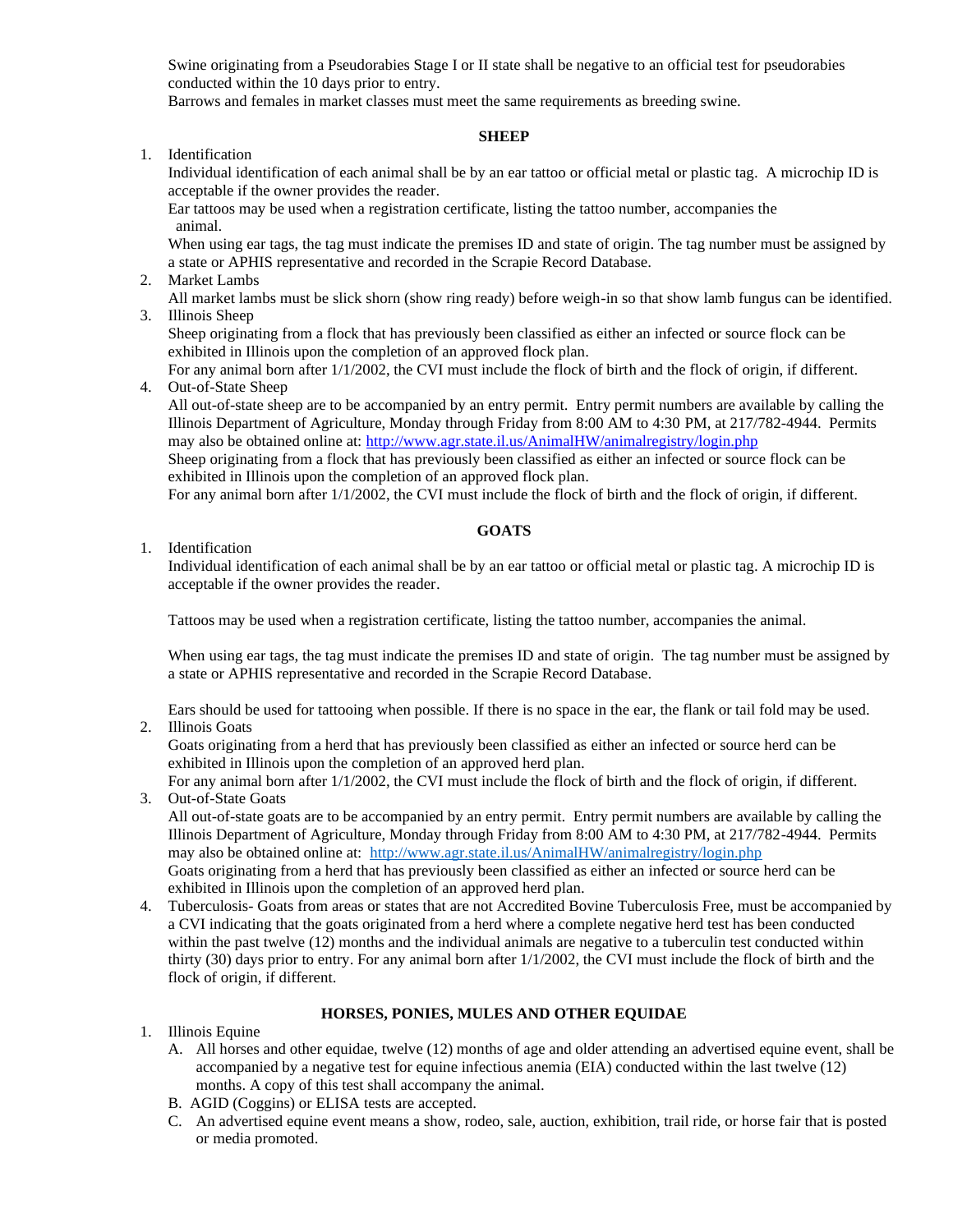- D. A CVI is not required for Illinois equine.
- 2. Out-of-State Equine
- A. All out-of-state equine are to be accompanied by an entry permit. Entry permit numbers are available by calling the Illinois Department of Agriculture, Monday through Friday from 8:00 AM to 4:30 PM, at 217/782-4944. Permits may also be obtained online at:<http://www.agr.state.il.us/AnimalHW/animalregistry/login.php>
- B. All horses and other equidae entering Illinois that are twelve (12) months of age or older, shall be accompanied by a negative test for equine infectious anemia (EIA) conducted within the last twelve (12) months. A copy of this test shall accompany the animal.
- C. AGID (Coggins) or ELISA tests are accepted.
- D. All horses and other equidae shall be accompanied by a CVI issued within thirty (30) days prior to entry.

#### **POULTRY**

- 1. All entries (except waterfowl, i.e. domesticated fowl that normally swim, such as ducks and geese) in a show or exhibition shall have originated from a U.S. Pullorum-Typhoid Clean or equivalent hatchery or flock OR have a negative pullorum-typhoid test within 90 days prior to exhibition. Exhibitor shall show proper information as to name and address of owner or exhibitor, name and address of the authorized testing agent, date of the testing and the number, breed, and species of those tested.
- 2. Prior to being used to transport poultry to a show, all crates, boxes, containers and vehicles shall be thoroughly cleaned and disinfected.
- 3. Any poultry vaccinations must be performed at least 4 weeks prior to delivery to the show.
- 4. Upon admission to a show, all entries shall be examined by the official county fair veterinarian or qualified state personnel who shall also receive and examine all certificates necessary for admission of birds to a show. Birds not in show condition will be excused from exhibition and removed from the premises. Any fowl showing signs of illness during the fair will be removed from the exhibition grounds.
- 5. All out-of-state turkeys must originate from flocks that are officially classified as U.S. Mycoplasma Gallisepticum Clean in accordance with the provisions of the National Poultry Improvement Plan or be negative to a test for Mycoplasma gallisepticum within 30 days prior to entry.
- 6. A permit is also required for out-of-state poultry. A permit may be obtained by calling (217) 782-4944.

**Please note:** These poultry exhibition requirements do not apply to 4-H and FFA 1-day poultry shows where the entries are taken to the show and returned home the same day. However, a permit is required for out-of-state poultry.

#### **CERVIDAE**

(Deer, Elk, Reindeer, Caribou, Moose, Red Deer and other Related Species)

1. Identification

All animals shall be individually identified with an approved tag, microchip or tattoo. Elk are required to have two official/approved unique identifiers.

- 2. Illinois Cervidae
- 3. Chronic Wasting Disease

For cervidae changing ownership or moving within the State, the owner must obtain a permit issued by the Department prior to movement and the cervid must originate from a herd that is enrolled in the Certified Monitored Chronic Wasting Disease (CWD) Program or the Contained Monitored Chronic Wasting Disease Program. The permit shall be obtained no more than 72 hours in advance of the movement of the cervids by providing the following information:

Name and complete mailing address of person exhibiting the cervids;

Certified Monitored Chronic Wasting Disease or Contained Monitored Chronic Wasting Disease Herd number;

Name and complete mailing address of location where the animals will be exhibited;

Number of animals and unique identification of the animals.

4. Tuberculosis

Illinois is an Accredited Tuberculosis-Free State. Tuberculin test is not required for Illinois cervidae.

- 5. Out-of-State Cervidae
	- Chronic Wasting Disease

All cervidae entering Illinois must be in compliance with the Illinois Wildlife Code [520 ILCS 5]. For more information, contact the Illinois Department of Natural Resources at 217/782-6384.

All cervidae entering Illinois must be accompanied by a permit from the Department and a Certificate of Veterinary Inspection that:

- A. has been issued by an accredited veterinarian of the state of origin or a veterinarian in the employ of the United States Department of Agriculture;
- B. is approved by the Animal Health Official of the state of origin;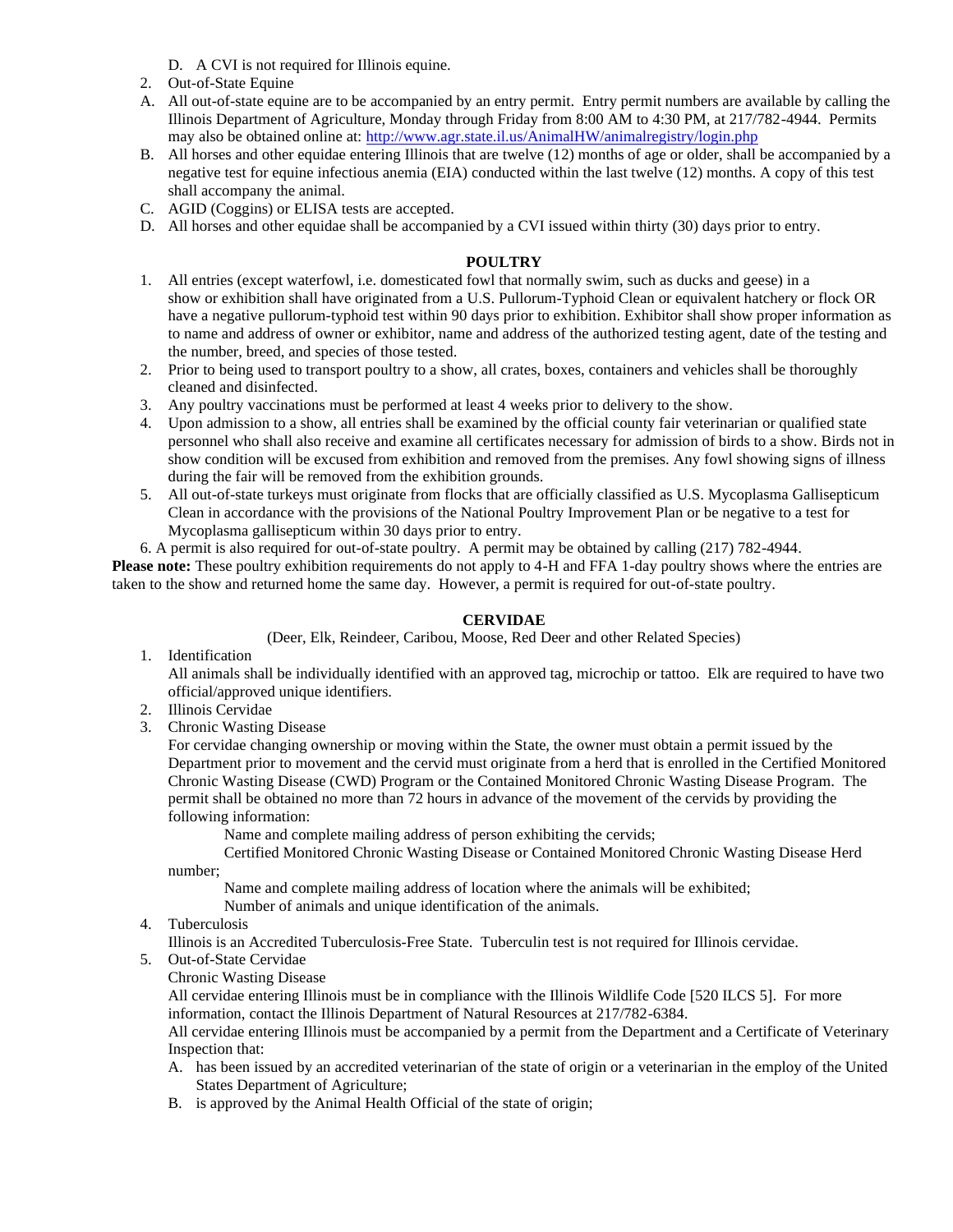- C. shows that the cervidae are free from visible evidence of any contagious, infectious or communicable disease or exposure thereto, do not originate from a CWD endemic area (any county and surrounding counties where CWD has been diagnosed in the past five years);
- D. shows that the cervidae are not originating from a herd under quarantine for any contagious, infectious or communicable disease;
- E. shows that the animals originate from a herd that has been monitored for at least 5 years under a state-approved CWD certification program.
- F. A permit number can be obtained by calling (217) 782-4944. Applicant for permit shall furnish the following information to the Department:
	- 1.) Name and post office mailing address of Illinois destination;
	- 2.) Name and post office mailing address of the consignor and/or source herds;
	- 3.) Name and post office mailing address of the herd veterinarian;
	- 4.) Number and unique identification of cervidae in shipment.
- 6. Brucellosis

Cervidae six (6) months of age and older must have a negative brucellosis card or PCFIA test within sixty (60) days prior to entry.

- 7. Tuberculosis
	- A. Accredited Tuberculosis Free States
	- B. All cervidae twelve (12) months of age and over shall be negative to two (2) single cervical test for bovine TB no less than ninety (90) days apart with the second test conducted within ninety (90) days prior to entry. These animals shall be isolated from all other members of the herd during the testing period unless they originate from an accredited, qualified or monitored herd.
	- C. Cervidae from an accredited herd may be moved into Illinois without further TB testing provided that a certificate stating that such cervids originated from an accredited herd accompanies them.
	- D. Cervidae originating from qualified or monitored herds may enter with a negative test within ninety (90) days prior to entry and a certificate stating that the animals originate from a monitored herd.
- 8. Non-Accredited Tuberculosis Free Areas or States (Not TB Free)
- 9. All cervidae shall originate from a herd where a complete herd test was conducted within the past year.
- 10. The individual animals entering Illinois must be negative to two (2) additional tuberculin tests conducted within 180 and 30 days prior to entry or exhibition.

#### **RATITES**

#### (Ostriches, Emus, Rheas, Cassowaries and Kiwis) Illinois Ratites

- 1. There are no requirements governing the movement of ratites within Illinois.
- 2. Out-of-State Ratites
- A. Must be accompanied by a CVI and permit number. Entry permits are available by calling the Illinois Department of Agriculture, Monday through Friday from 8:00 AM to 4:30 PM, at 217/782-4944.
- B. Individually identified by leg band or microchip.
- C. Negative test for Avian Influenza within 10 days prior to entry.

#### **PIGEONS**

There are no requirements governing the movements of pigeons within or into Illinois.

#### **RABBITS**

There are no requirements governing the movements of rabbits within or into Illinois.

#### **LLAMAS**

There are no requirements governing the movement of llamas within Illinois. A permit and health certificate is required for out-of-state llamas. Entry permit numbers are available by calling the Illinois Department of Agriculture, Monday through Friday from 8:00 AM to 4:30 PM, at (217) 782-4944.

Permits may also be obtained online at:<http://www.agr.state.il.us/AnimalHW/animalregistry/login.php>

# **Exhibitor's Instructions**

- 1. General Rules (white section) apply to all exhibitors.
- 2. 4-H entries (green section) must be made through 4-H leader.
- 3. FFA entries (yellow) must be made through FFA Advisor.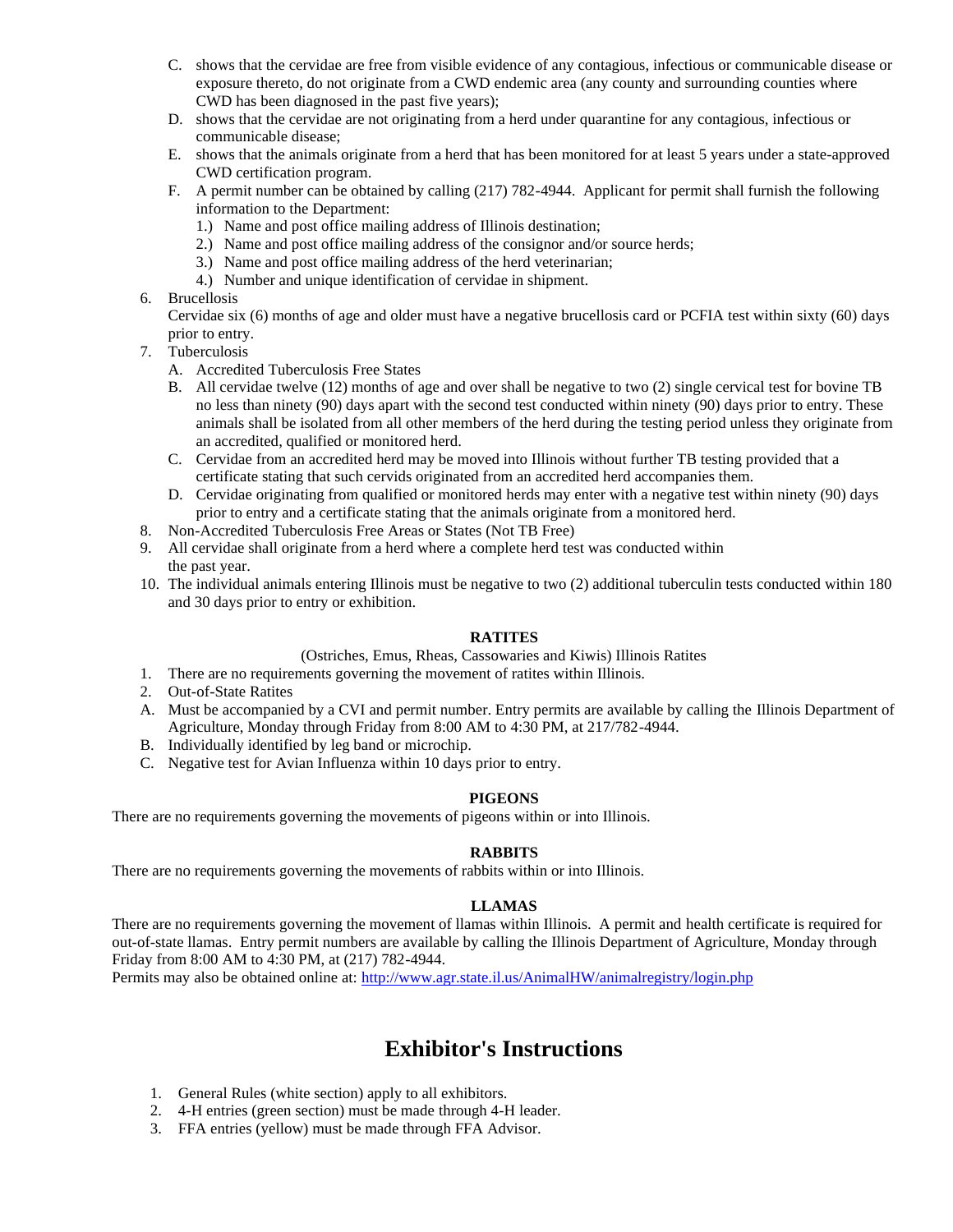- 4. All open and junior show entries must be made as outlined in the general rules through the Fair Office.
- 5. Camper Permit on pink paper.
- **6. Mail entries, accompanied by all fees to Entries, Box 301, Crescent City, IL 60928. The Competitive Exhibits Co-Ordinator will take entries at the County Fair Office on the Fairgrounds, Monday, June 28, 12:00 noon to 8:00 p.m. and Tuesday, June 29, 8:00 a.m. to 5:00 p.m. Entries mailed in MUST be post marked on or before June 29, 2021. If you would like to have your entry tags and passes mailed to you there will be a cost of \$2.00. No applications for entries will be accepted unless all fees accompany same.**
- 7. **All entries in the Open Class and Junior Show will close at 5:00 p.m. Tuesday, June 29, 2021, except Tractor Pulling Contest, Western Horse Shows, and the Saturday Open & Youth Sanction Rabbit Show which accepts entries on show day. All entries shall be in place by the time indicated in departmental rules. LIVESTOCK MAY UNLOADED BEGINNING AT 8:00 a.m. ON TUESDAY, JULY 13, 2021. 4:00 p.m. No Entry Fees will be refunded on changes made after June 29, 2021. (Social Security number is required)**
- 8. All livestock exhibitors are required to fill out the gray Animal Identification Blank. This form is to be turned in to your livestock superintendent with your health papers upon arrival at the fairgrounds. The Code of Ethics in the General Rules will be strictly enforced. Registration papers for all purebred animals must be available for inspections and remain on the Fairgrounds.
- 9. If you have any questions about filling out entry blank call Debbie Krones @ (815)228-2924 before June 28, or come to the fair office June 28 12:00 noon to 8:00 p.m. and June 29 from 8:00 a.m. to 5:00 p.m. or Email: debkrones@gmail.com
- 10. Premise ID is recommended for All Livestock entries.
- 11. Online Registration link is available on website [www.iroquoiscofair.com.](http://www.iroquoiscofair.com/) Online Registration closes on June 29, 2021.
- 12. Entry Tags will be mailed for a \$2.00 fee or may be picked up at the Fair Office.

# **Food Sale Auction**

#### **Superintendent – Angela Jones 815/471-6787**

Committee – Janice Anderson, Sharlene Finegan, Carol Munson, Ruth Newman, Rhonda Pence, Grace Schleef, Shirley Schleef, Gayle Schuldt, Sandy Wilken

#### **Food Auction – Tuesday, July 13, 2021 2:00 p.m. in the 4-H Center**

- 1. 4-H members with projects in the foods and nutrition area must follow the rules stated below to be a participant in the Food Auction.
- 2. A 4-H member enrolled in both Livestock and Foods & Nutrition projects may be able to sell at either the Livestock Auction OR the Food Auction. 4-H members who choose the Food Auction must declare that by Tuesday, July 13 at noon.
- 3. In order to sell an item on the Food Auction, the 4-H member must be enrolled in the 4-H project attached to the food item they are selling.
- 4. The following list of food items by project may be sold on the Auction.

#### **A>Cooking 101**

- 1 recipe cereal-marshmallow bars
- 8" square or round coffeecake
- 12 cookies, no icing
- **B. Cooking 201**
- 12 scones
- 1 9x5 loaf basic nut bread
- 12 cheese muffins

#### **C. Cooking 301**

- 12 dinner rolls
- 1 9x5 loaf yeast bread
- $\bullet$  1 tea ring
- 12 sweet rolls
- **D. Cooking 401**
- 1-10x15 loaf focaccia bread
- 1 loaf French bread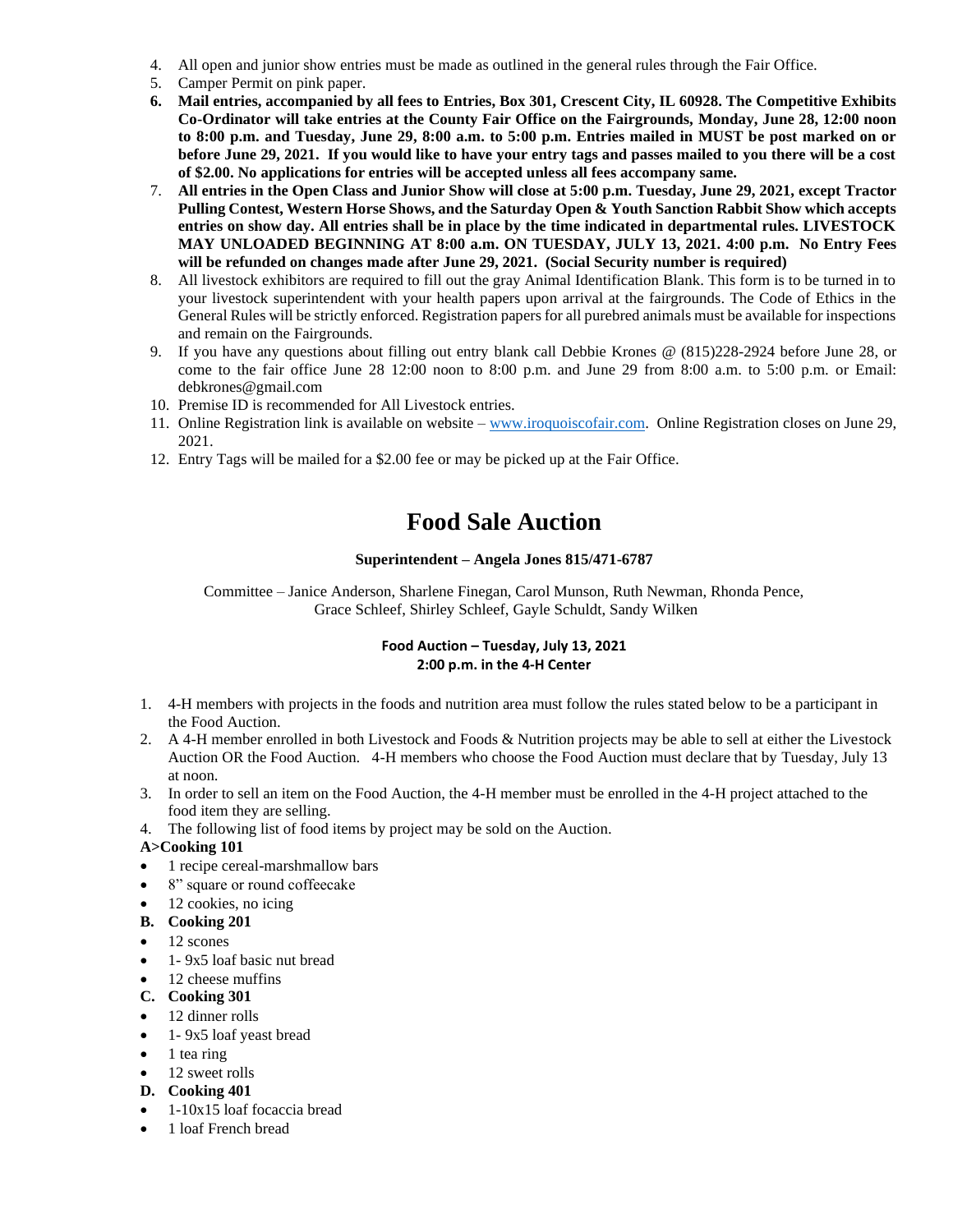- Sponge Cake
- 9" 2-crust fruit pie

#### **E. Food Decorating Beginning**

- 12 decorated cookies
- 12 decorated cupcakes
- 1 single-layer decorated cake
- **F. Food Decorating Intermediate**
- 12 decorated cookies
- 12 decorated cupcakes
- 1 single- or double- layer decorated cake
- **G. Food Decorating Advanced**
- 1 stacked or multi-tiered decorated cake
- **H. Food Decorating Master**
- 1 original design decorated cake
- 5. All questions not covered in these rules shall be taken up by the sale committee. Their decision shall be final.
- 6. All sales are final.
- 7. A 4-H member must be present to sell their food item. (Please call the superintendent if there is a conflict; some exceptions might be granted.)
- 8. Each exhibitor will receive a check for the selling price minus the 10% commission as long as the item sells for \$10 or more. Checks will be given to 4-H leaders to pass out on Sunday during project pick-up.

## **LIVESTOCK SALE RULES**

Superintendent – Larry Haigh Committee – Paul Ahlden, Debbie Krones, Darrel Clatterbuck, Brad Howe

#### **Friday, July 16, 2021 1:00 pm Sale Barn**

- 1. 4-H members with projects consisting of beef steers & market heifers, barrows, market lambs, rabbit meat pens, poultry pens, market goats, dairy animals, and carcass animals must follow the steps below to be eligible for the Livestock Sale.
- **2. A 4-H member enrolled in more than one livestock project must notify the Iroquois County Fair Office (not the 4-H Office) by 8:00 p.m. on Wednesday as to the one specie you intend to sell or you will not sell.**
- 3. Each livestock member will designate which animal they want to sell on the Livestock Sale when they check in or at weigh in.
- 4. Animals sold must be an actual part of the member's project and must have been shown in the proper class before they are eligible to be sold in the livestock sale.
- 5. All questions not covered in these rules shall be taken up by the sale committee. Their decision shall be final.
- 6. All sales are final.
- **7. 4-H members who are enrolled in both Nutrition and Livestock projects may only auction off one project.**
- 8. Each 4-H or FFA exhibitor may sell one (1) of the following:
	- a. One Steer
	- b. One Market Heifer
	- c. One Beef Carcass
	- d. One barrow
	- e. One Swine Carcass
	- f. One wether; or Champion Market Ewe Lamb
	- g. One Sheep Carcass
	- h. Champion or Reserve Champion 4-H or FFA Market Goat, and all wethers
	- i. Meat pen of rabbits (maximum of 8 pens)
	- j. Maximum of 6 poultry pens to sell. Champion pen of poultry derived from a maximum of five pens of 4-H poultry; plus the FFA Grand Champion Pen of Poultry, 4-H pens selling include: 4-H Grand Champion Pen of Poultry, Champion Pen of Fryers, Champion Pen of Roasters, Champion Pen of Turkeys and Champion Pen of Waterfowl. Reserve Champions may move up to sell.
	- k. Dairy Basket of Cheese from each Breed Grand Champion, Grand Champion Dairy Feeder Steer, and Grand Champion Market Steer. Reserve Champions may move up to sell.
- 9. Beginning in 2021 the order of the Sale will rotate its order. The order of selling will be Grand Champion Market Steers, Grand Champion Meat Pen of Rabbits, Grand Champion Wether and Market Does Goats, Grand Champion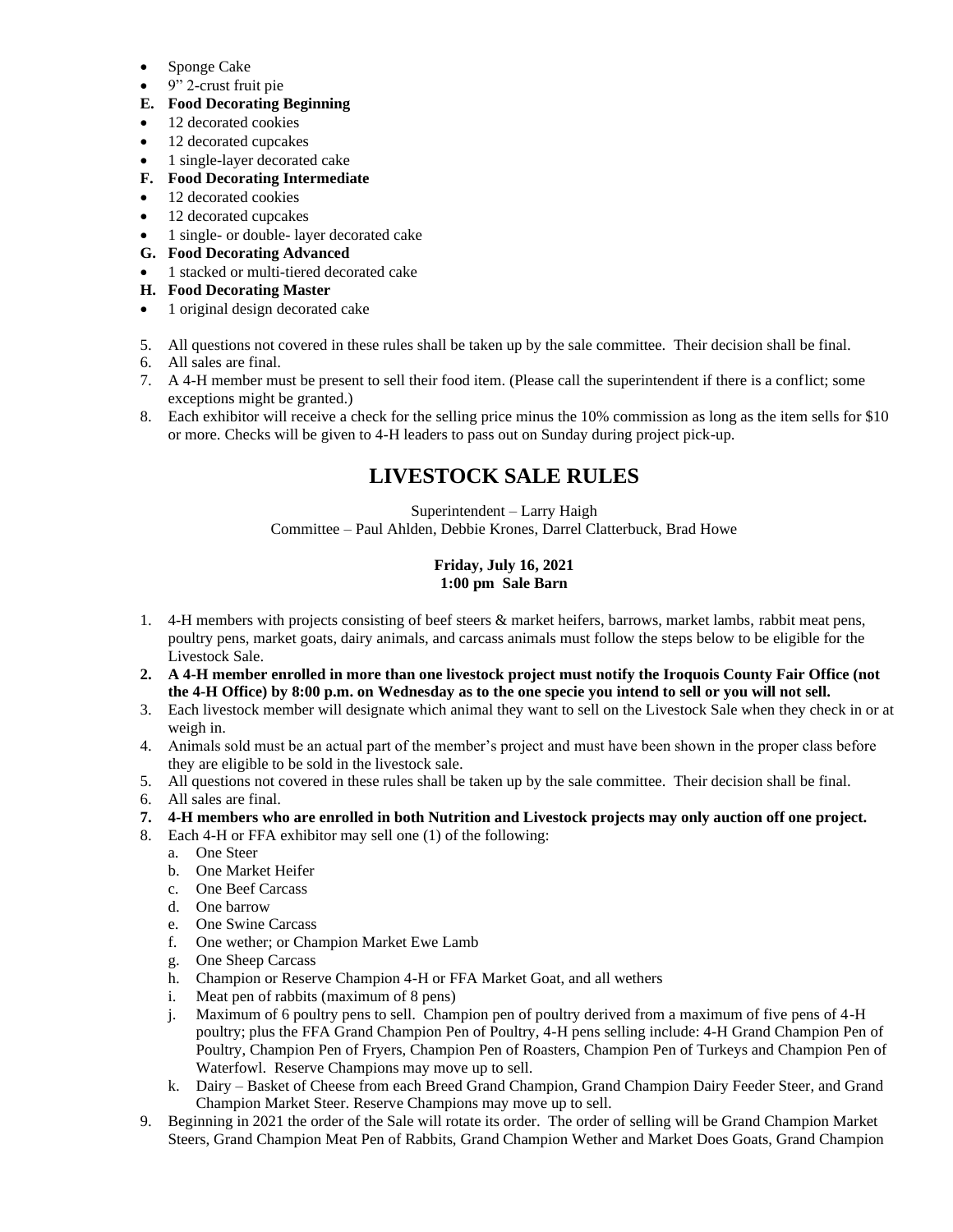Pens of Poultry, Grand Champion Swine, Grand Champion Breed Champions, of Dairy Cheese Baskets, Grand Champion Dairy Feeder Steer, Grand Champion Market Steer, Grand Champion Sheep Market Ewe and wethers. Based on this order, the Grand Champions will sell first then the Reserve Champion, followed by the breed champions. If the Grand Champion elects not to sell the Reserve Champion may sell their animal in its place.

- 10. An exhibitor's name may appear only once on the sale bill.
- 11. All animals MUST be in the sale ring when it's time to sell or it will go to the end of the sale list.
- 12. All awards, introductions and announcements will be held only from 12:45 to 1:00 p.m. prior to start of the Sale.
- 13. All extra events MUST be approved by the fair board prior to Sale day.
- 14. The exhibitor retains ownership of their animal and handles where it will be going.
- 15. Each exhibitor will receive a check for the premium money minus the 10% commission.
- 16. Buyers of the Dairy Baskets of Cheese will receive the basket of cheese.

### **2019 Livestock Sale Supporters**

**Ashkum** – Hanson Insurance Agency, Pat Cooksey Trucking, Pralle Trucking, ProHarvest Seeds, Weber Farms, Zurek Auto

**Bonfield** – Jodi Wildman

**Bourbonnais** – Common Wealth Credit Union, Steve Hull, Lone Wolf Petroleum, Wall Street Financial

**Buckley** – Buckley State Bank, Kevin Fetters, Jason Rust, Belinda & Myron Rust, Weber Livestock

**Chebanse** – Becks Hybrids, Chebanse Ag Services, Inc, Coops Construction, Dieter Investments, LLC, Hamann Wagner

Excavating, Ken's Truck Repair, Inc, Darryl & Ruth Kleinert, Mary Carol's Unique Weddings, Meyer Agency, Pool Covers Pros, Inc, Trim & Time Lawn Care, Winterroth Hardware

**Cissna Park** – Cissna Park Coop Grain, Frederick Community Bank, Murdock's, Wilkening Farms

**Clifton** – Central Body Repair, Buffs Auto Clinic, Central Insurance Agency, Haley Bos Excavating, Hanson Farms (Ed &

Tasha), Milton & Judy Hull, K & C Elliot Farms, Kleinert Hampshires, Erik Porter, Les Porter, Tatro Painting

**Connersville, IN** – Tim & Brenda Dillon

**Crescent City** – Blondies, Carol Cyrier, Wheatfield Grain

**Danforth** – Dennis & Renee Behrends, Todd & Michelle Hull, Janie's Farm, R & R Dexter, Jamie & Dave Schoon, Synergy Seed

**Dewey** – United Prairie

**Donovan** – Donovan Farmers Co-op Elevator, Inc, Gaga's Goodies, KW's Concealed Carry, Pioneer Seeds, Stephen & Jana Zabel

**Earl Park, IN** – Umbarger Feeds

**Forrest** – Ken's Oil

**Fowler, IN** – Castongia Tractor, Inc

**Francesville, IN** – Fratco, Inc

**Gibson City** – State Representative Tom Bennett

**Gifford** – Gifford State Bank

**Gilman**- Animal Medical Center of Gilman, COUNTRY Financial – Brenna Hildenbrand, Gilman Fertilizer Co, Inc, Gray Transport, Integrity Farm Management, Miller Brothers Farms, Prospect Bank of Gilman, State Farm Insurance

**Goodwine** – Goodwine COOP

**Grand Ridge** – Earl Bernard, Bernard Farms

**Grant Park** – Duis Farms

**Herscher** – Rob & Jeanne Rasmussen, Country Chevy, Scanlon Collison, State Bank of Herscher, Value Partners

**Hoopeston** – AHW, Dean Eisenmann, First Farmers Bank & Trust, Russell Leigh & Associates

**Iroquois** – Iroquois Farmers State Bank

**Kankakee** – Acme Auto Parts, D & E Insurance, Rich Hansen, Triangle Diesel

**Kentland, IN** – SEGA Ag Transport

**Lansdale MN** – Northern Starr Livestock Services

**Lemont** – Janell Wuff

**Loda** – Weber Fertilizer, Weber Trucking

**Manteno** – Homestead Insurance

**Martinton** – Prestige Genetics

**Milford** – Citizens State Bank, Homerding Real Estate, I Don't Care Grill and Chill in Milford, Allini Ag Solutions, LLC, Kenny & Jeanine Lucht, Mike & Nikki Lucht, Mowrey Auction Co, Matt & Jessica Pence, Rapp Surface Drainage **Noblesville, IN** – Triple S Livestock

**Onarga** – Borchers Equipment, Eugene & Judith Miller, Federated Bank, Lee Co Construction, Manahan Farms, Morton Buildings, Nutrien Ag Solutions

**Penfield** – Larry & Shelly Roberts

**Philo** – Golden Harvest

**Plymouth, IN** – Cox Family Rentals